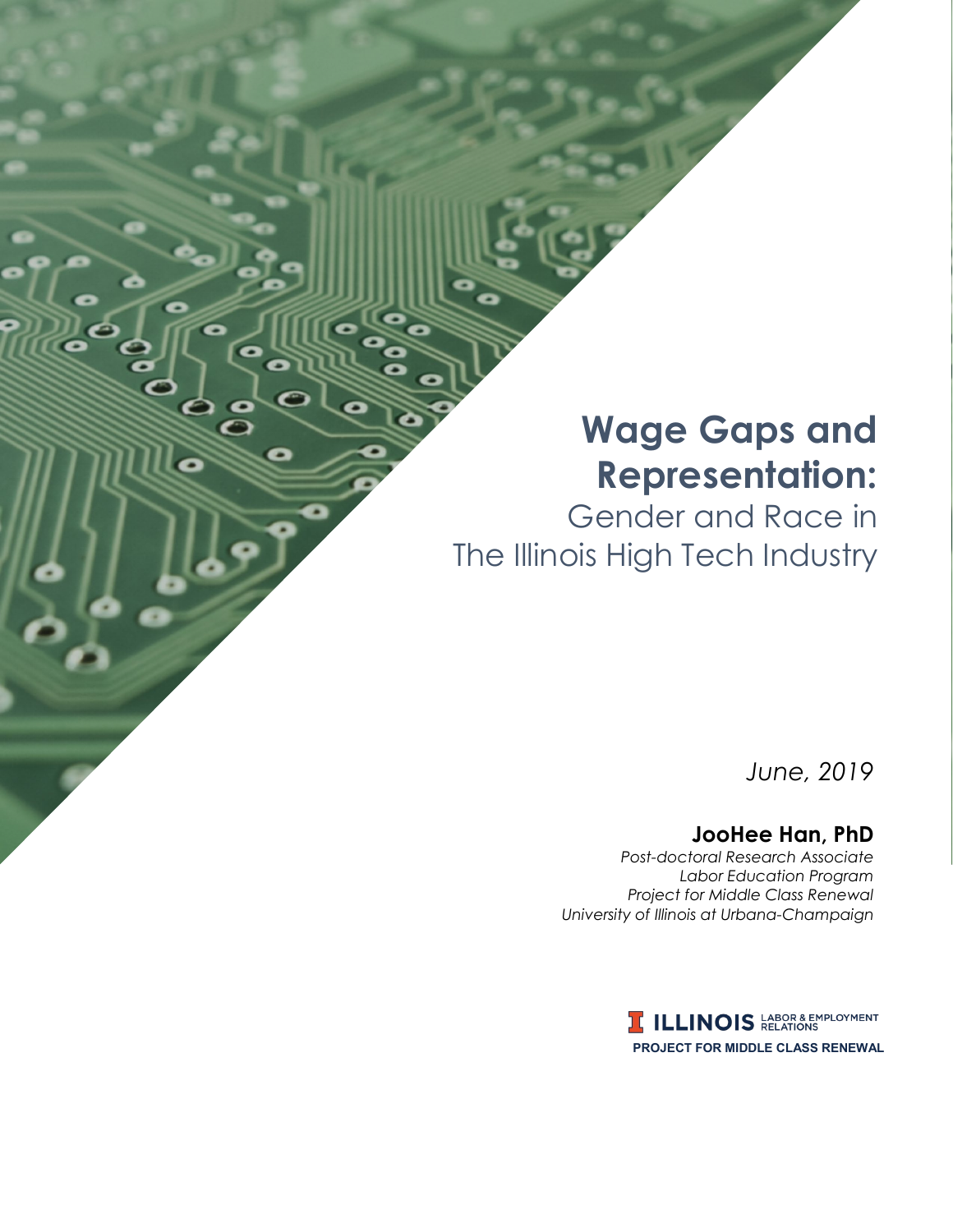#### **ABOUT THE PROJECT FOR MIDDLE CLASS RENEWAL**

The Project for Middle Class Renewal's mission is to investigate the working conditions of workers in today's economy and elevate public discourse on issues affecting workers with research, analysis and education in order to develop and propose public policies that will reduce poverty, provide forms of representation to all workers, prevent gender, race, and LGBTQ+ discrimination, create more stable forms of employment, and promote middle-class paying jobs. Each year, the Project will be dedicated to a number of critical research studies and education forums on contemporary public policies and practices impacting labor and workplace issues. The report that follows, along with all other PMCR reports, may be found at **go.illinois.edu/pmcr**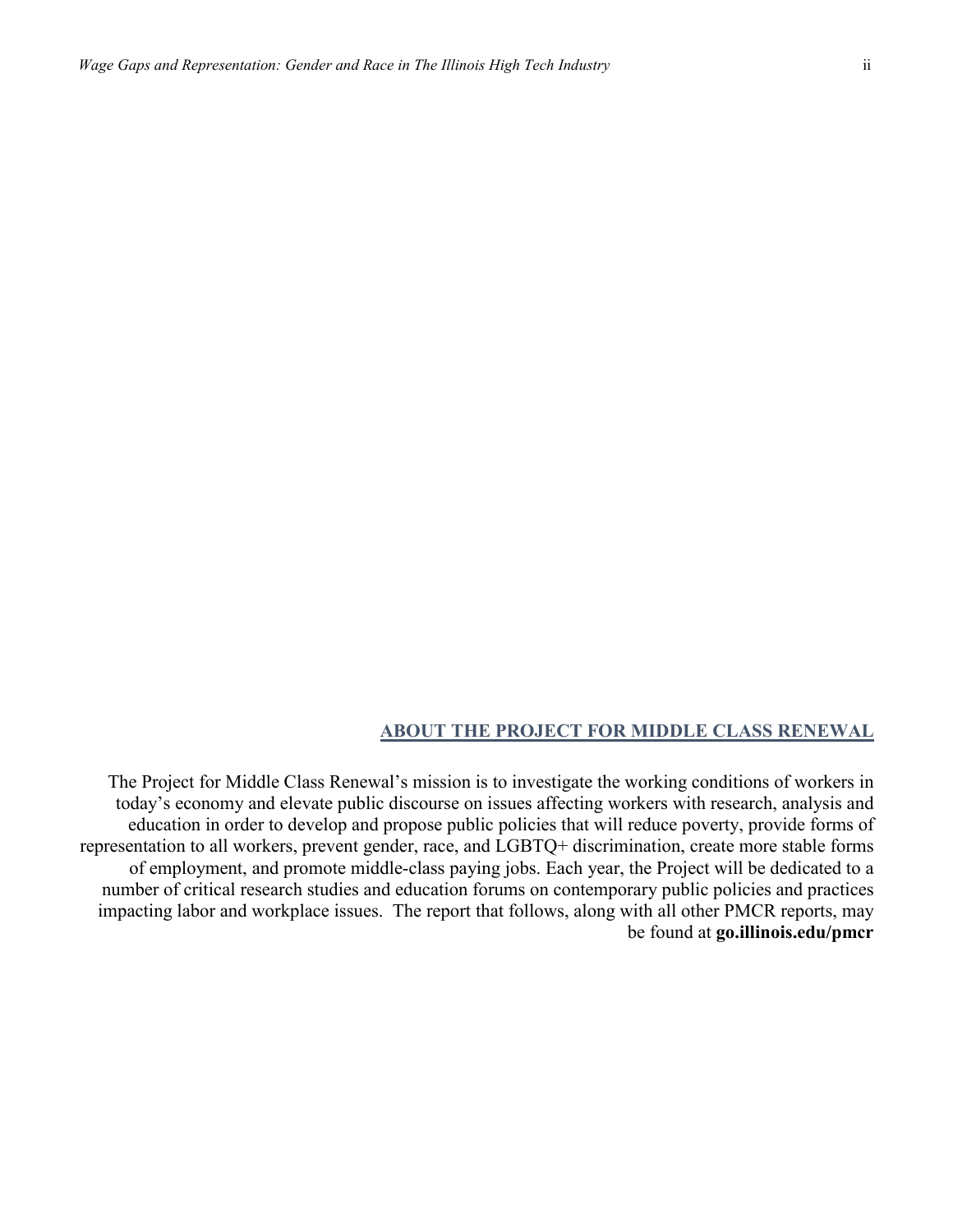## **EXECUTIVE SUMMARY**

The gender and race gaps in pay and employment in the tech industry has been highlighted nationally in recent years, which has sparked diversity debates on employment discrimination. Employment diversity is not an issue limited just to Silicon Valley. Chicago is the 8<sup>th</sup> largest tech market in the U.S. The city is one of the fastest growing markets for venture capital investments. As a first step to increasing the diversity of Illinois' tech workforce, this report examines employment and wages across gender and race groups in three core tech occupations: executives, managers, and professionals. Analyses of data from the American Community Survey between 2008 and 2017 reveal:

- The workforce in Illinois' tech industries is predominantly male and white, particularly in upper core tech occupational ranks (executives, managers, and professionals). White employees comprise 88%, 76%, and 68% of all executives, managers, and professionals respectively. Only 25% of executives, 40% of managers, and 27% of professionals are women.
- In the last decade, the workforce diversity has not changed except for two groups: an increasing proportion of women - mostly white - hold managerial positions and an increasing proportion of non-white employees, mostly male, hold professional occupations.
- Despite such changes the gender pay gap exists in all three core occupations and the race pay gap is clearly evident among executives. Female executives earn 38.5% less than male executives, female managers earn 23.7% less than male managers, and female professionals earn 15.5% less than male professionals.
- Combined together, women and minorities are not only underrepresented in tech but they are also paid less than white men.
- Female tech managers in Illinois earn only 58% of what women tech managers earn nationally.
- Underrepresentation of women in tech and the gender pay gap are also associated with long work hours. On average, men work two to three more hours per week than women. The demanding work hours in the tech industry likely push women out of the industry.

The stagnant gender pay gaps and underrepresentation of women and minorities suggest that the gaps will likely persist in the future unless there are strong interventions. Based on studies, firm adoption of "count and compare" practices should be required to monitor gender-race diversity hiring and pay equity.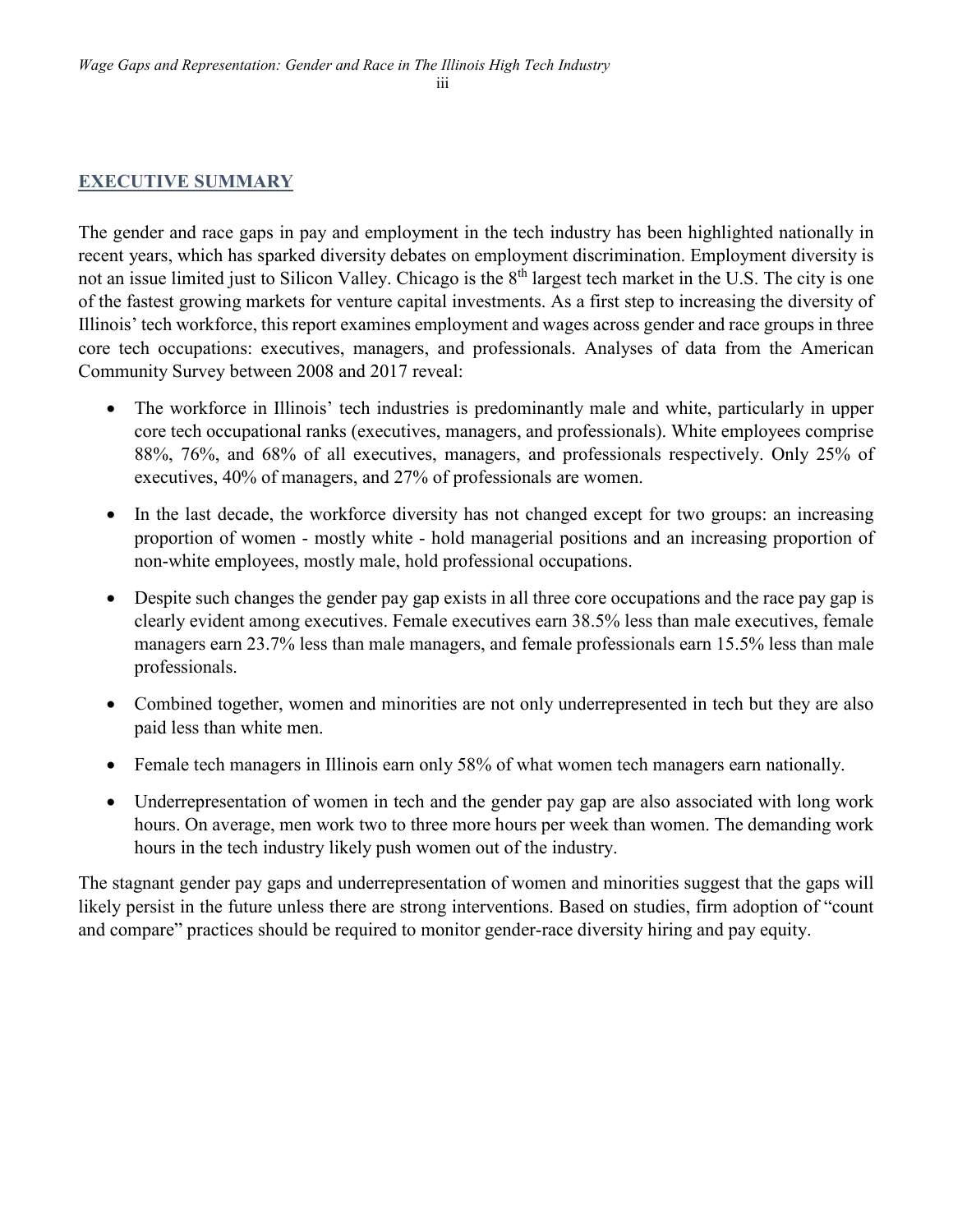## **TABLE OF CONTENTS**

| <b>Executive Summary</b>                                                              | iii                     |
|---------------------------------------------------------------------------------------|-------------------------|
| 1. Introduction                                                                       | $\overline{2}$          |
| 2. Diversity in Tech                                                                  |                         |
| <b>2.1. Why Workplace Diversity Matters</b>                                           | $\frac{3}{3}$           |
| 2.2. Gender/Race Diversity and Pay Gaps in Tech Industry                              | $\overline{3}$          |
| 3. Data and Methodology                                                               | $\overline{\mathbf{4}}$ |
| <b>4. Illinois Workforce Diversity</b>                                                | 5                       |
| 5. Pay Gap                                                                            | $\overline{7}$          |
| 5.1. Gender                                                                           | $\overline{7}$          |
| <b>5.2. Race</b>                                                                      | 8                       |
| <b>5.3 Race and Gender</b>                                                            | 9                       |
| 5.4 Wage Gap by Select Occupations in Illinois and in Comparison to National<br>Level | 10                      |
| <b>6. Work Hours and Gender Pay Gap</b>                                               | 11                      |
| <b>7. Conclusion and Policy Suggestions</b>                                           | 12                      |
| <b>References</b>                                                                     | 14                      |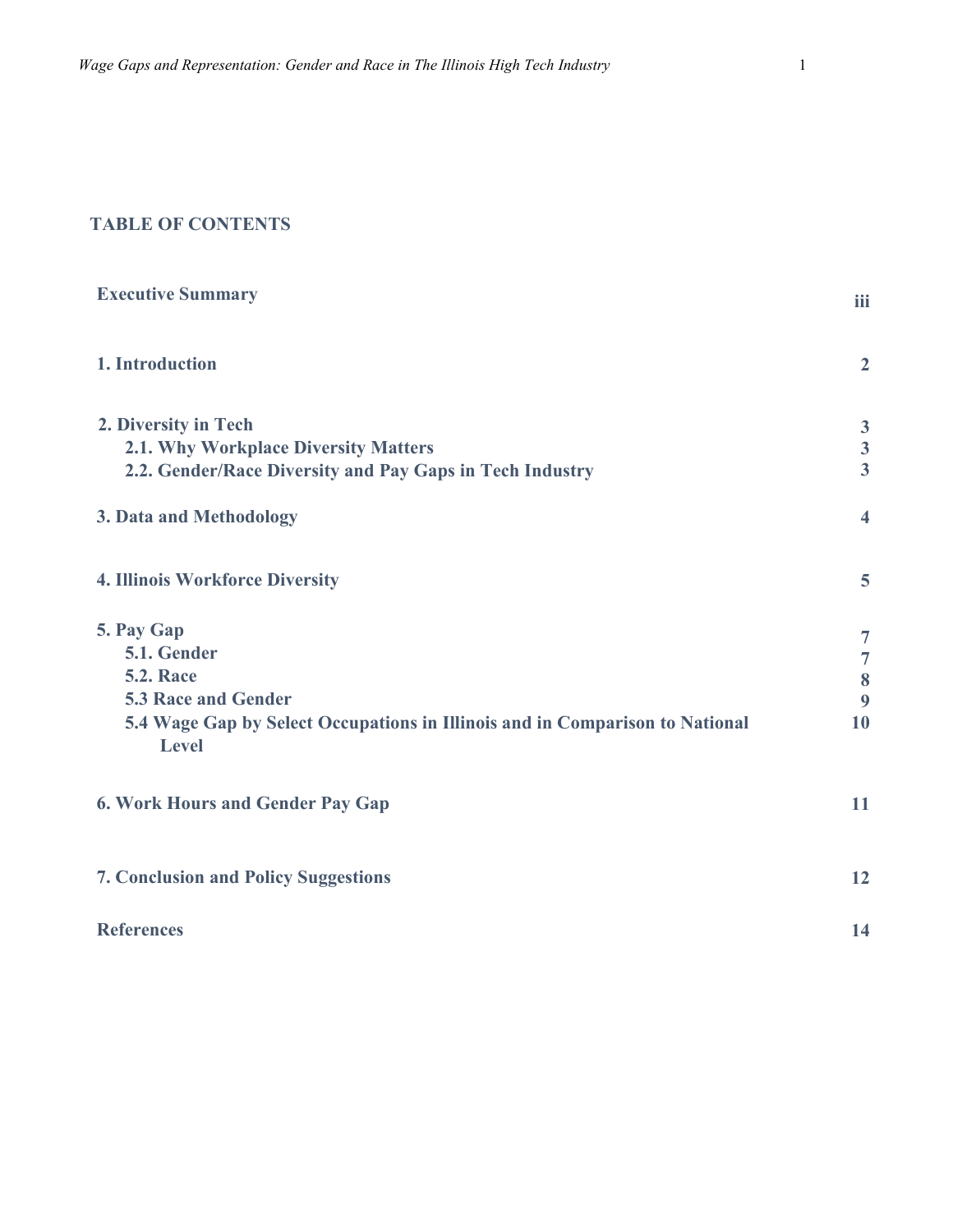#### **1. INTRODUCTION**

The gender gaps in pay and employment in tech have been highlighted nationally in recent years. Ellen Pao's lawsuit against Kleiner Perkins Caufield & Byers, a famous Silicon Valley venture capital firm, triggered debates on gender discrimination in the tech industry.<sup>[1](#page-4-0)</sup> In 2017, Google fired a senior software engineer who posted a memo in the company's internal forum, where he insisted that the reason why fewer women work in tech is related to biological causes.[2](#page-4-1) Afterward, Google pledged to increase diversity in the firm and several other Silicon Valley tech firms including Facebook voluntarily released reports on employee diversity. Despite the tech giants' efforts to move toward a more diverse workforce, transparency on diversity hires has been inadequate. REVEAL, a media specializing on tech industries, requested information from the 211 biggest San Francisco Bay Area-based tech companies for their Federal mandatory EEO-1 reports, which contains the detailed number of employees by race, gender, and occupation. But only twenty-three firms including Intel, Twitter, AirBnB, Uber, and Apple provided their reports.[3](#page-4-2)

Diversity problems in tech are not limited to Silicon Valley. Chicago is the  $8<sup>th</sup>$  largest tech market in the U.S. (U. S. Government Accountability Office 2017). In addition, Chicago is one of fastest growing markets for venture capital investments. However, gender and race employment diversity in the Illinois tech industry appears limited. The underrepresentation of

 $\overline{a}$ 

women in tech companies in Chicago is particularly severe in leadership positions: currently 26% of 1,100 tech Vice Presidents are women and only 6% of CEOs are female among 300 companies.<sup>[4](#page-4-3)</sup>

To increase diversity in the Illinois tech sector, many organizations have been formed and initiatives have been implemented. Currently in Illinois, there are 34 organizations that work for improving gender or racial diversity in tech. $5$ Illinois Technology Association (ITA), for example, started a program called "Women Influence Chicago," which provides benchmarking and education for women in tech. In addition, efforts have been made to increase the number of women who enter tech fields. The University of Illinois received a \$1.2 million grant from the National Science Foundation for a project aiming to attract more women, minority, and low-income students into college STEM (Science, Technology, Engineering and Mathematics) majors.<sup>[6](#page-4-5)</sup>

In order to achieve effective outcomes from diversity-enhancement programs, the first step is to clearly understand the current status of diversity and inequality across race/gender groups in the tech workforce. Although a few earlier studies examined diversity among Illinois tech workers, they are mostly limited to leadership positions, and analyzed only in select companies, and mostly by gender. For example, ITA's recent report analyzes female representation among Vice Presidents, Senior Vice Presidents, and C-Suites occupants, including CEOs. The report did not extend to professionals and mid-level managers,

<span id="page-4-0"></span><sup>1</sup> <https://www.nytimes.com/2015/03/28/technology/ellen-pao-kleiner-perkins-case-decision.html>

<span id="page-4-1"></span><sup>2</sup> <https://www.vox.com/identities/2017/8/8/16106728/google-fired-engineer-anti-diversity-memo>

<span id="page-4-2"></span><sup>3</sup> <https://www.revealnews.org/article/hidden-figures-how-silicon-valley-keeps-diversity-data-secret/>

<span id="page-4-3"></span><sup>4</sup> [https://cdn.ymaws.com/www.illinoistech.org/resource/resmgr/docs/wic/women\\_influence\\_chicago\\_benc.pdf](https://cdn.ymaws.com/www.illinoistech.org/resource/resmgr/docs/wic/women_influence_chicago_benc.pdf)

<span id="page-4-4"></span><sup>5</sup> <https://venturebeat.com/2017/12/12/how-34-illinois-tech-organizations-are-working-to-close-the-diversity-gap/>

<span id="page-4-5"></span><sup>6</sup> <http://www.news-gazette.com/news/local/2019-03-27/ui-getting-12-million-nsf-project-aims-spread-stem.html>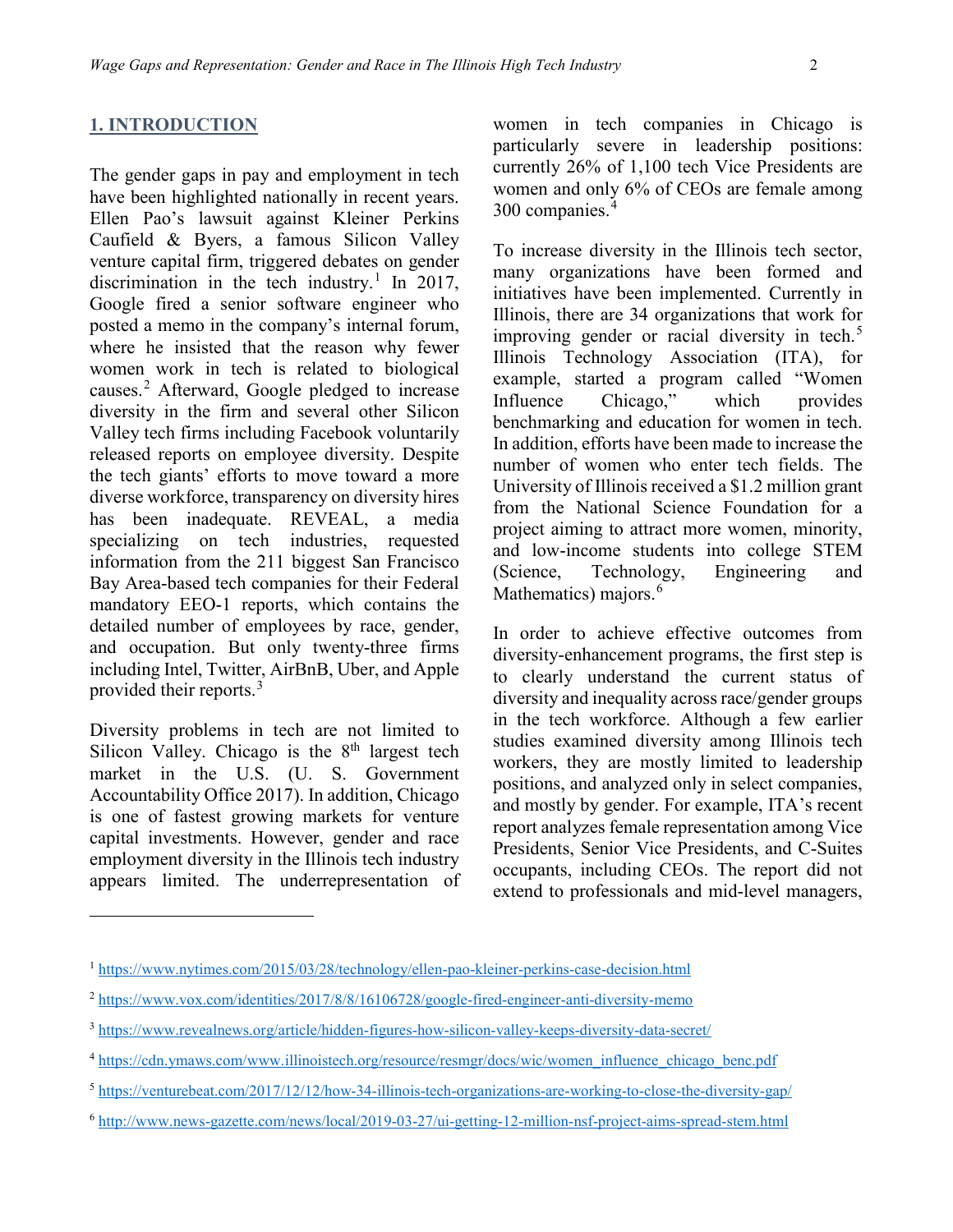who constitute the majority of the tech workforce. In addition, detailed analyses on income differences and work hours among Illinois tech workers are even scarcer. A report published by a recruiting HR company analyzed tech workers' salaries and reveals that the magnitudes of the gender pay gap vary by tech markets but it did not include Chicago in their analyses.[7](#page-5-0)

After a brief discussion of some employment diversity literature and a methodological description, the current report is divided into sections. First, the study examines data from the American Community Survey to determine the state of diversity in the Illinois tech industry. It also includes how much gender and race diversity has changed over time in core occupations. Next, the report examines the hourly wage differences across race and gender in core Illinois tech occupational groups and offers comparisons to national level data. A following section examines the comparative impact of work hours and gender on pay differentials. Finally, the report concludes with a few policy suggestions for increasing employment diversity in the tech industry.

#### **2. DIVERSITY IN TECH**

#### *2.1. Why Workplace Diversity Matters*

Workplace diversity has been an important issue for a long time for both employers and employees. For employers, diversity is associated with corporate performance. A report published by McKinsey (Hunt, Layton, and Prince 2015) reveals that firms with more gender and race/ethnicity diversity in leadership positions are more likely to perform better financially. The authors further explain that diversity increases employee satisfaction, improves decision-making through innovation and creativity from diverse ideas, and helps firms build better images. Because innovation and creativity are particularly For employees, lack of diversity may imply workplace discrimination toward women and minorities in hiring, promotion, and retention. Glass-ceilings for women and minorities, and channeling women and minority into less privileged occupations are often pointed to as causes of underrepresentation in many workplaces (McKinsey & Company 2018). In addition, workplace diversity is influenced by structural causes such as the aggregate labor supply. The gendered pipeline of college students who are STEM majors interested in, for example, computer science has been identified as a cause for the lack of diversity in tech (Myers 2018).

## *2.2. Gender/Race Diversity and Pay Gaps in Tech Industry*

Studies have pointed to two major causes of the underrepresentation of women and minorities, and for the existence of pay gaps: (1) the lack of women entering tech fields and (2) workplace discrimination in hiring, promotion and compensation. Mann and DiPrete (2013) show that the supply of female labor into traditionally female occupations starts in college. As women take a more diverse set of courses relative to men who take more STEM-related courses, women tend more to choose non-STEM post-college careers in law and medicine. However, an EEOC (U.S. Equal Employment Opportunity Commission) report (2016) found that the female labor supply is not the primary cause of underrepresentation of women in tech firms. The number of women and minorities who major in STEM has increased considerably in recent years

 $\overline{a}$ 

crucial to success in the tech industry, securing diversity should be an essential part of a firm's human resource practices.

<span id="page-5-0"></span><sup>7</sup> <https://hired.com/page/wage-inequality-report/>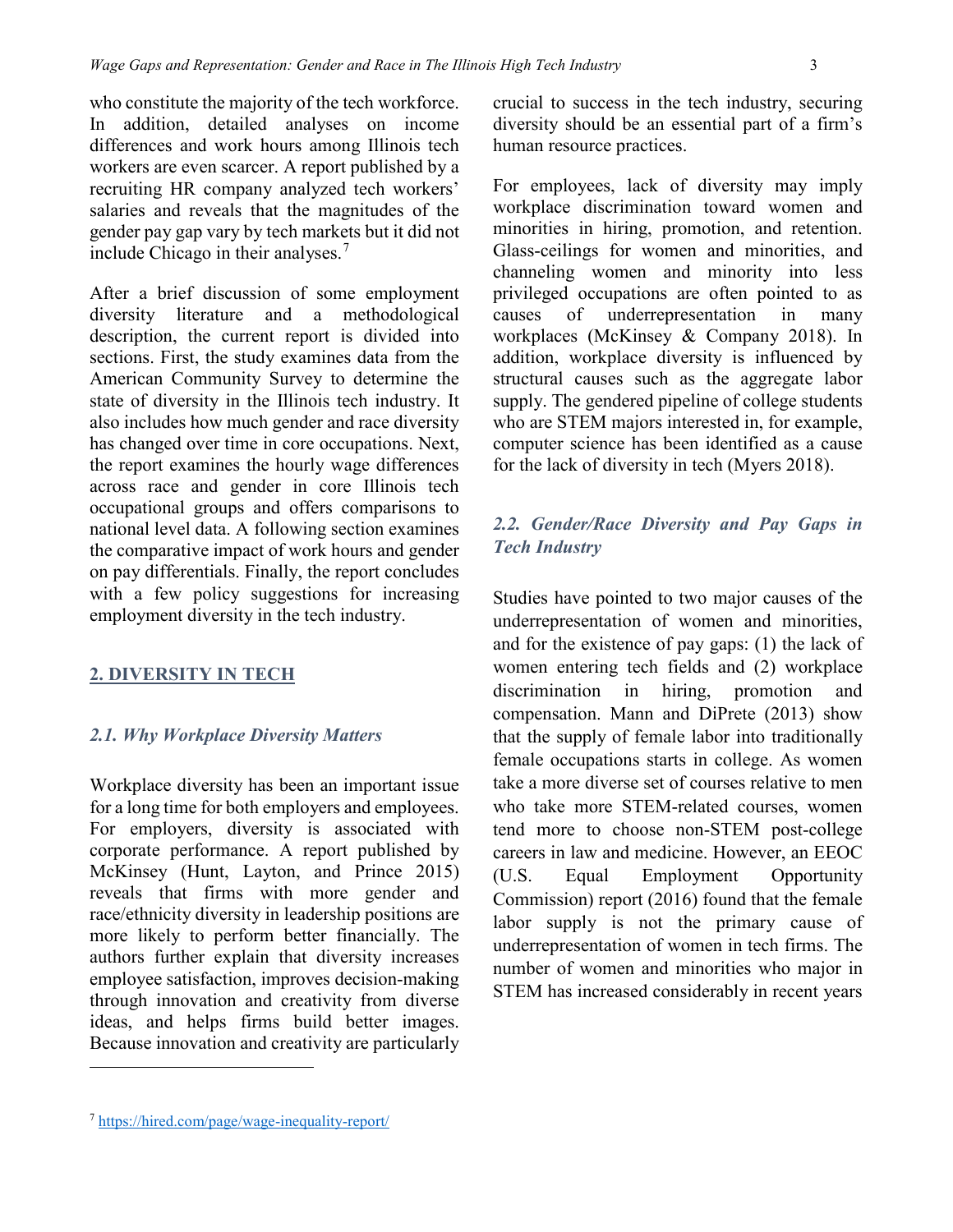and a traditional formal bachelor's degree is not required in about half of the STEM jobs.

Nonetheless, women who chose to work in tech face discrimination, which often results in a gender pay gap. Within tech occupations, women are channeled into fields that women are socially expected to fill. Cech (2013) finds that there exists a profession-specific gender norm in tech. Men are expected to work in core tech fields, while and social communication positions are reserved for women. As a consequence, women that work in core technical fields, often get less compensation than men in the same field.

Differential rewards incentivize women to leave the industry. Glass et al. (2013) argue that the lower job rewards for women in STEM fields, rather than family-related factors, is the more critical cause of higher attrition of women in tech. Similarly, Prokos and Padavic (2005) insist that discrimination is the key determinant of the gender pay gap in workers in science and engineering. As a consequence, about 50% of qualified women in tech firms reportedly leave their job (Hewlett, Luce, and Servon 2008) due to unequal treatment.

The tech industry is also less racially diverse than other industries. Except for Asians, all other nonwhite racial groups' proportions are considerably lower in tech than in all private industries. According to the EEOC (2016), the proportion of black employees in tech is only 7.4%, while it is 14.4% in private industries. The Hispanic employee proportion in tech is only 8%, while it is 13.9% of all private sector workforces. The tech workforce is mostly white constituting 68.5% of all employees (compared to 63.5% of all private sector workers). While Asian employees have higher representations in tech than in all private industries, their access to leadership positions is limited. Gee and Peck (2016: 3) created a "pipeline" metric of the Executive Parity Index (EPI) by calculating "a ratio of the percentage representation of a company's Executive workforce relative to that company's percentage representation of its entry-level Professional workforce." The authors find that the EPI of Asian men in Silicon Valley tech firms is much lower than those of white men and women, similar to black men, and lower than Hispanic men, suggesting that Asian progress in the industry may be illusory.

#### **3. DATA AND METHODOLOGY**

To examine the diversity of the current Illinois tech workforce and how diversity has changed over time, annual data from the American Community Survey from 2008 to 2017 was analyzed. Because the sample size is small, particularly for those who work in executive and managerial occupations, an analysis of 5-year cumulative data of 2012-2016 for gender/race subgroup was also conducted. The sample is limited to those who resided in Illinois and worked in tech industries and all analyses are adjusted by sampling weights.

Currently, there is no clear definition of the tech industry. For example, EEOC (2016: 1) defines "high tech industry," or the "high tech sector," as industries that employ a high concentration of employees in science, technology, engineering and mathematics (STEM) occupations and the production of goods and services advancing the use of electronic and computer-based production methods." Because various researchers define tech in slightly different ways the industries in this report are defined by 3 and 4 digit NAICS (North American Industry Classification System) codes based on earlier studies (EEOC 2016; Robert and Wolf 2018). A list is provided in Appendix Table A1.

This report focuses on executives, managers, and professionals because these occupations likely reflect the attributes of tech industry-specific workforces that provide the highest financial rewards, authority and prestige. In addition, these occupations constitute the majority of the tech workforce. Employees in professional occupations such as computer programmers, software developers, web developers, and database administrators comprise 43.5% of all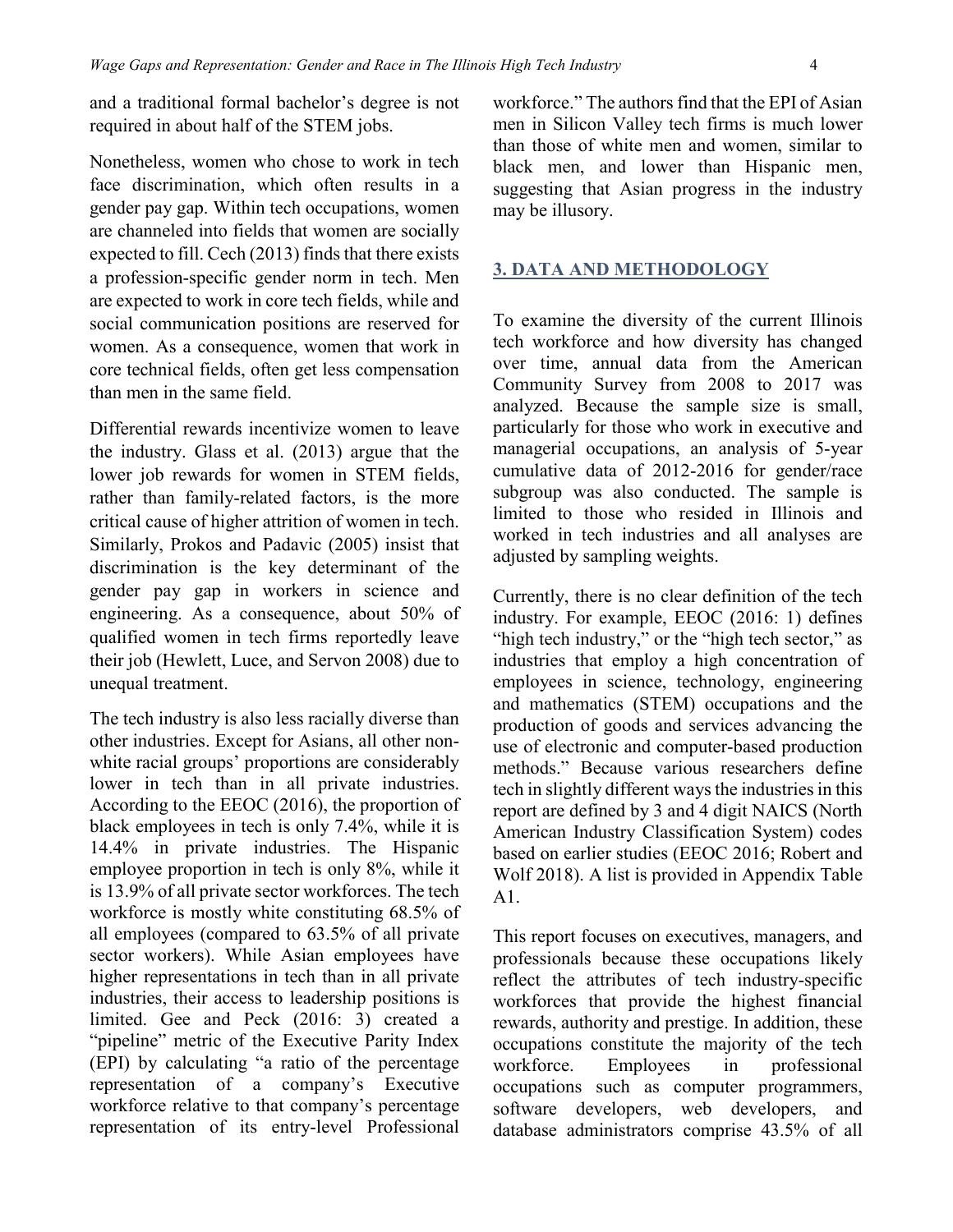

*Figure 1: Male Proportions (%) in Illinois Tech Industry Workforce by Occupation between 2008 and 2017*

employees and the proportions of executives and managers are higher in tech industries than in other industries (EEOC 2016). Most managers are those promoted from professionals in the same industry. The detail ACS occupations are grouped into ten EEO-1 occupational categories to increase the sample size in each occupational group. Alternatively, pay gaps in selected detailed Standard Occupational Classification (SOC) groups were analyzed.<sup>[8](#page-7-0)</sup>

The hourly wage is calculated by dividing the annual income from work by the usual hours worked per week and the weeks worked. To reduce bias from extreme numbers, median wages instead of mean wages are used. All hourly wages adjusted to either 2017 dollars or 2016 dollars depending on dataset by the Current Price Index (CPI) provided by the Bureau of Labor Statistics.

 $\overline{a}$ 

#### **4. ILLINOIS WORKFORCE DIVERSITY**

The Illinois tech industry workforce is predominantly male. There is less gender diversity in higher occupational ranks and it has not changed much in the last decade. **Fig 1** shows the male proportions of the workforce in Illinois' tech industry by occupation between 2008 and 2017. The majority of all workers in all occupational ranks, including other support/clerical workers are men (grey dash line). The proportion has been stable at around 70% or above over time. In the executives rank, however, the male proportion is much higher (red line). It spiked to more than 90% in 2011, then fluctuated and slightly declined afterward. The fluctuation is likely due to the relatively small number of

<span id="page-7-0"></span><sup>&</sup>lt;sup>8</sup> The Standard Occupational Classification is a federal statistical standard used by federal agencies to classify workers into occupational categories.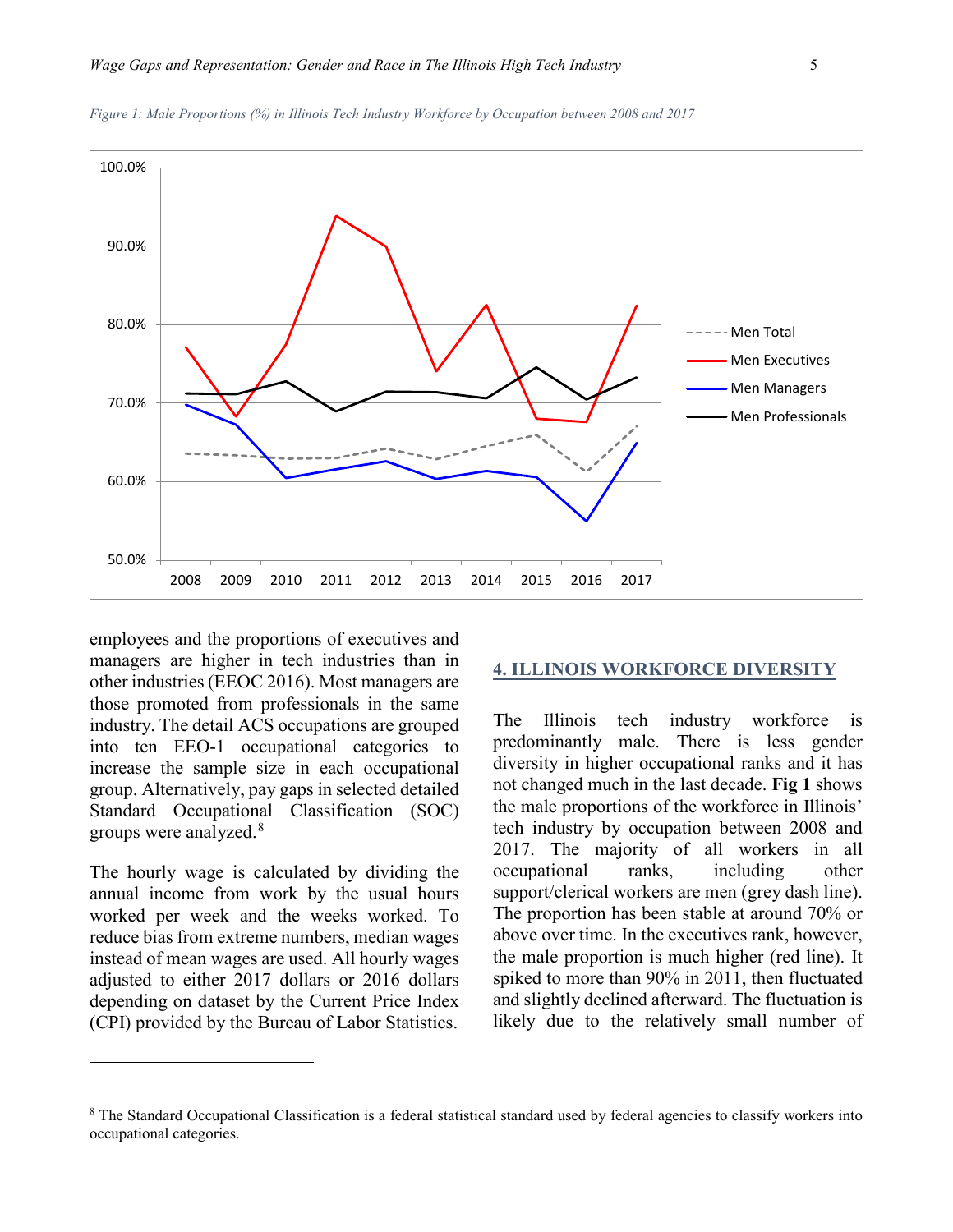

*Figure 2: White Proportions (%) in Illinois Tech Industry Workforce by Occupation between 2008 and 2017*

executives in the sample. The second highest male proportion is observed among professionals (black line), which remain stable at 70% or above. Managers (blue line) are the only group where the male proportion is lower than that of total employees and has declined to 55% in 2016 from 70% in 2008.

In terms of race, the Illinois tech workforce is dominated by white employees. **Fig 2** presents the proportion of white employees in the Illinois tech industry workforce by occupation between 2008 and 2017. The overall proportion of white employees (grey dash line) has steadily hovered around 70%. However, white employee representation is extremely high among executives (red line). Although it has declined since its near 100% peak in 2010, it has never dropped below 80%. The white employee representation among managers (blue line) is constant at around 75% over time. On the other hand, the white proportion of employees in professional occupations (black line) has been declining slightly from higher than 70% to about 65% in 2017.

In sum, tech executives are predominantly white and male, although their representations have slightly declined. An increasing proportion of women hold managerial occupations. However non-white female representation has not increased. Additionally, professional occupations are predominantly held by men (never below 70% except in 2011) although these occupations have become a bit more racially diverse.

**Fig 3** more clearly shows the gender-race group compositions in each occupation. It is based on 2012-2016 cumulative data, which thus can be interpreted as the 5-year averages. Executives are predominantly white men (65%) while white female representation is only 20%. The next largest gender-race group is Asian men (5%). Other minority groups (Asian women, Black and Hispanic men and women) are extremely rare in executive positions.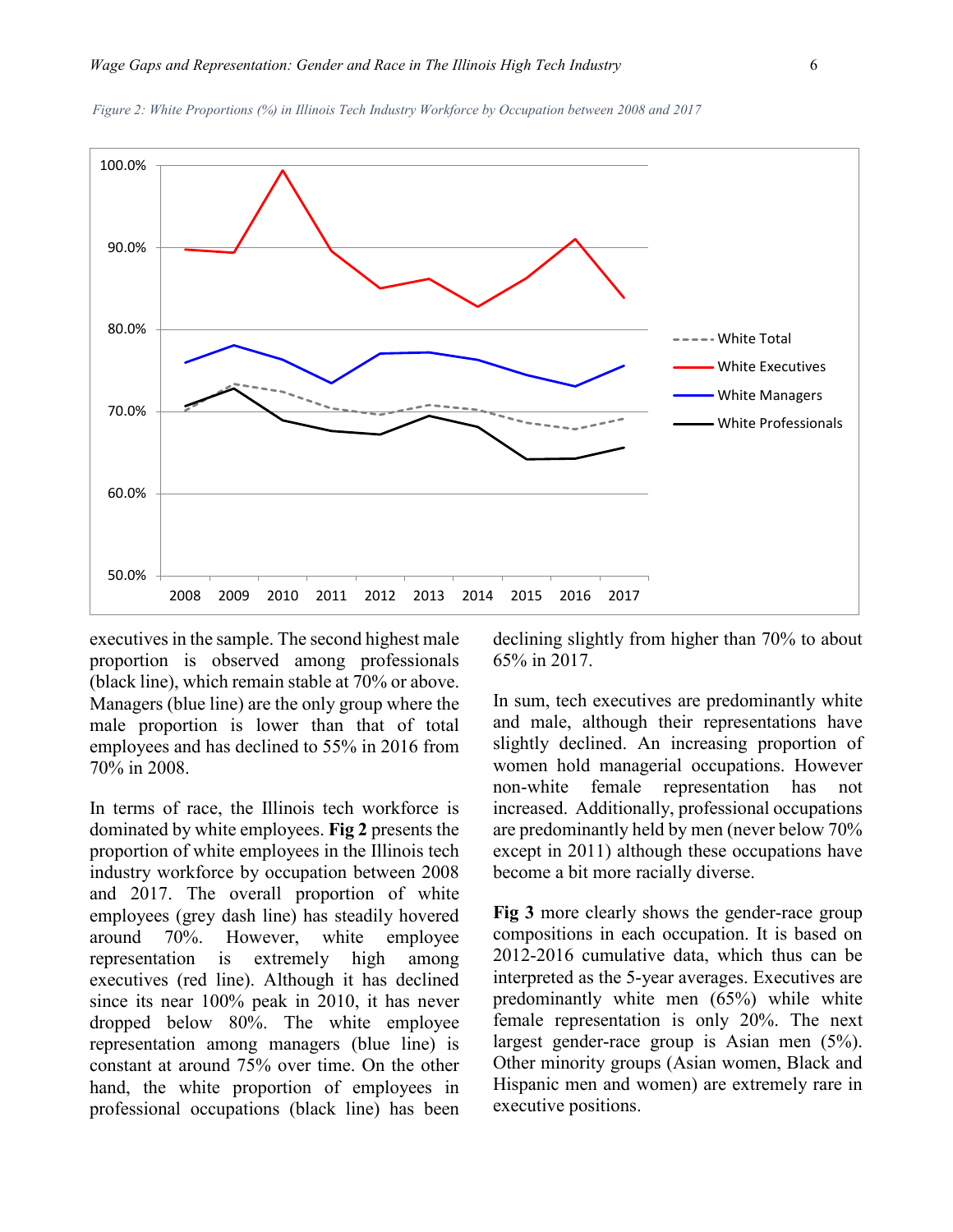

*Figure 3: Race/Gender Composition of Workforce in Illinois Tech Industry in Executives, Managerial, and Professional Ranks (2012-2016 Average)*

While white-male managers make up a plurality (45%), white female managers account for roughly 30% of the total number of managerial employees. Gender parity in managerial occupations is stronger among other racial groups than in executive and professional occupations. However, among professional classifications racial diversity is limited only to men. A very small proportion of professionals employees are Black and Hispanic Women.

wage of male executives is \$66.3 while it was \$40.8 for women. The median hourly wage of male managers is \$42.2 while it was \$32.2 for women and it is \$36.2 and \$30.6 for male and female professionals respectively. In short, the gender pay gap is the largest for executives (women earn 61.5% of men), followed by managers (women earn 76.3% of men) and professionals (women earn 84.5% of men).

#### **5. PAY GAP**

#### *5.1. Gender*

As well as workforce diversity, the pay gaps across race and gender are important indicators of inequality in the tech industry. **Fig 4** presents median hourly wages (in 2016 dollars) of Illinois tech workers among executives, managers, and professionals by gender. It reveals that a gender pay gap exist in all three occupational groups but with different magnitudes. The median hourly *Figure 4: Median Hourly Wage (2016 dollars) of Illinois Tech Workers by Gender and Occupation (2012-2016 Average)*

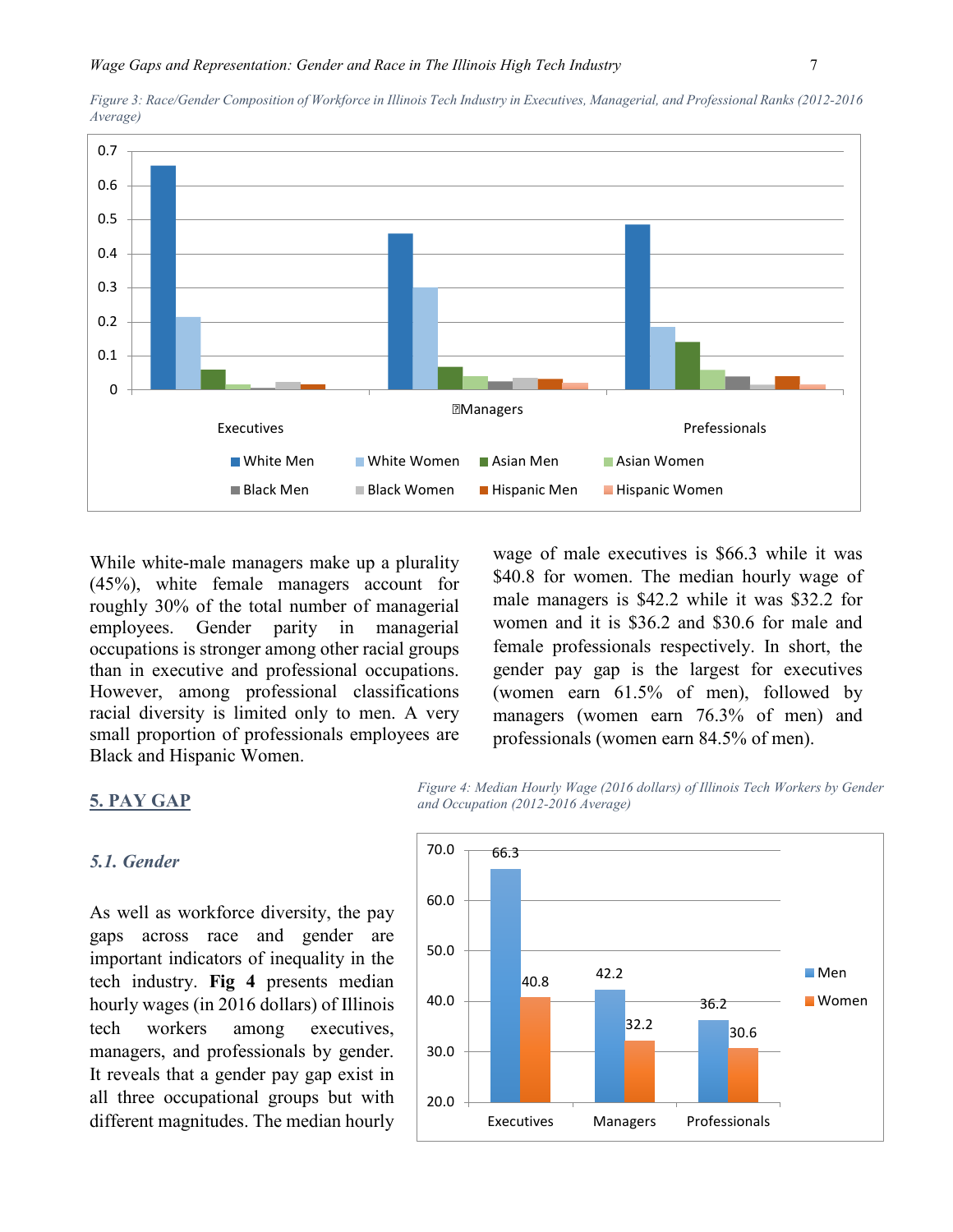

*Figure 5: Median Hourly Wage (2017 dollars) of Managers in Illinois Tech Industry by Gender between 2008-2017.*

*Figure 6: Median Hourly Wage (2017 dollars) of Professionals in Illinois Tech Industry by Gender between 2008-2017*



The gender pay gaps do not appear to have improved over time. **Fig 5** presents the median hourly wages of male and female managers (in 2017 dollars) and the female-to-male ratios between 2008 and 2017. Because the wages are adjusted to 2017 dollars based on CPI the figure shows that the real wage increased for both men (black line) and women (gray line) over time. Despite the increase in female managers' wages the ratio of female to male wages (gray dash line) has not changed, having stayed around 80%.

A similar pattern is found among professionals in **Fig 6**. As the median hourly wages of professionals has increased for both men (black line) and women (gray line) the female-to-male ratio (gray dash line) has narrowed from 80% in 2009 to 90% in 2015. The gap, however, increased in the last two assessed years (2016 and 2017). Due to the small sample size of female executives in the annual data it was not possible to examine the gender pay gap among executives. Nonetheless, the same pattern is likely to be observed. Altogether, it suggests that while an increasing number of women work in tech women's pay levels are not comparable to men's.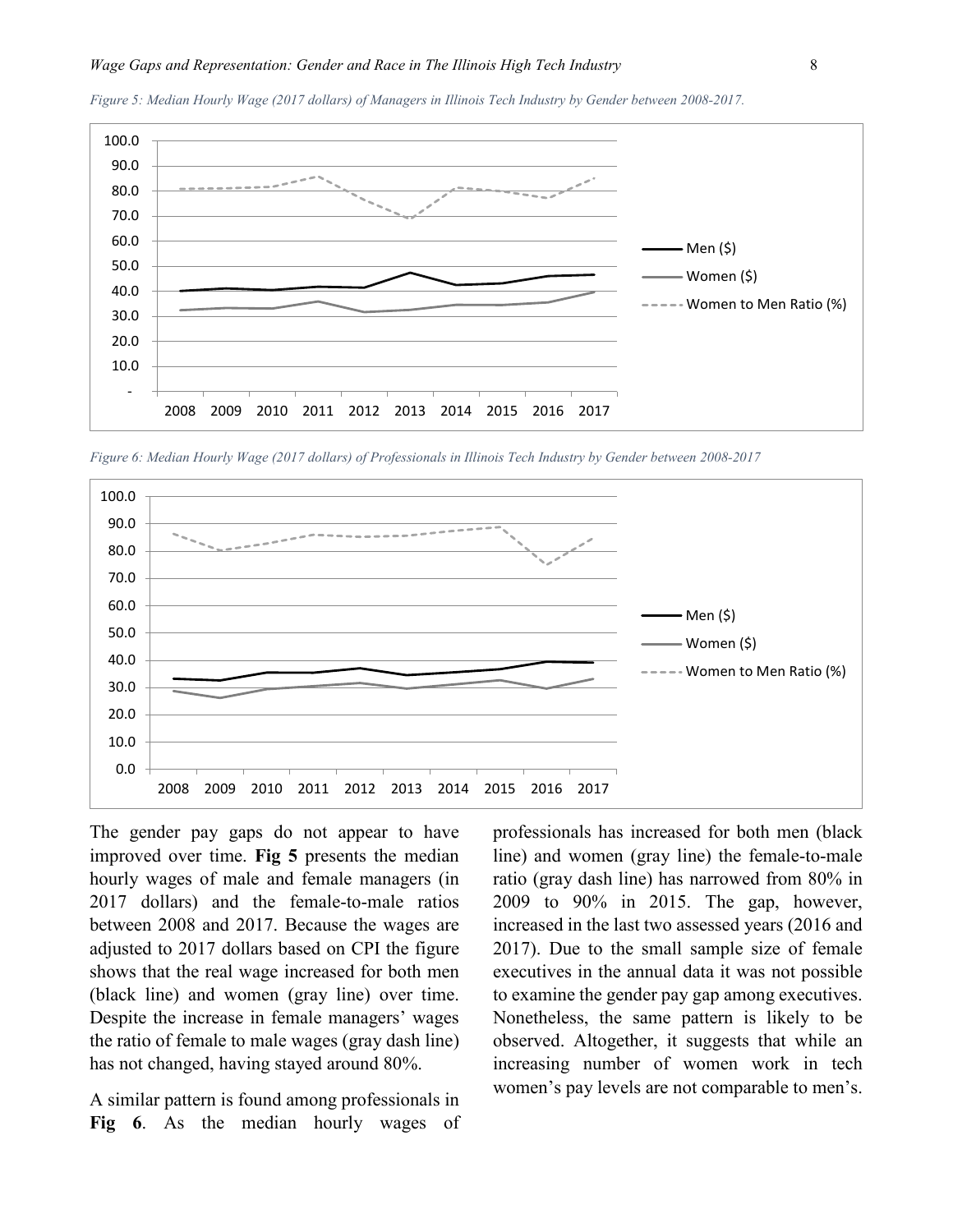#### *5.2. Race*

While largely undisturbed pay gaps are observed across gender in the core tech occupations, racial pay gaps appear to be narrowing. **Fig 7** presents median hourly wages for whites and non-whites<sup>[9](#page-11-0)</sup> in executives, managers, and professional classifications. The racial pay gap among executives is sizeable. White executives earn \$65.9 per hour compared to non-white executives who earn only \$38.1 (57.8% of whites).

But the racial pay gap is reduced to about three dollars among managers. White managers earn \$38.5 and non-white managers earn \$35.6 (92.5%) of whites). And the pay gap disappears among professionals: white professionals earn \$34.6 while their non-white counterparts earn \$35.1 (101.5% of whites).

#### *5.3. Race and Gender*

A detailed breakdown by race-gender groups shows that the gender pay gap also varies by race. **Fig 8** and **Fig 9** present the ratios of each racegender group's median hourly wage to white



*Figure 7: Median Hourly Wage (2016 dollars) of Illinois Tech* 

*Workers by Race and Occupation (2012-2016 Average)*

White Non-White

men's among managers and professionals respectively. In the managerial rank, the gender pay gap is mostly prevalent among white male and Asian employees. Relative to white male managers' median hourly wages (\$42.8), white women earn about 78%. But an even larger gender pay gap is observed among Asian managers. Asian men earn approximately 18% more than white male managers, while Asian women earn 16% less than white men. However, both Black

*Figure 8: Ratios of Each Race-Gender Group's Median Hourly Wage (2016 dollars) to White Men's among Managers (2012-2016 Average; White Male median hourly wage in 2016 is \$42.8)*



<span id="page-11-0"></span><sup>9</sup> Due to the small sample size, non-whites are not disaggregated by detailed race categories.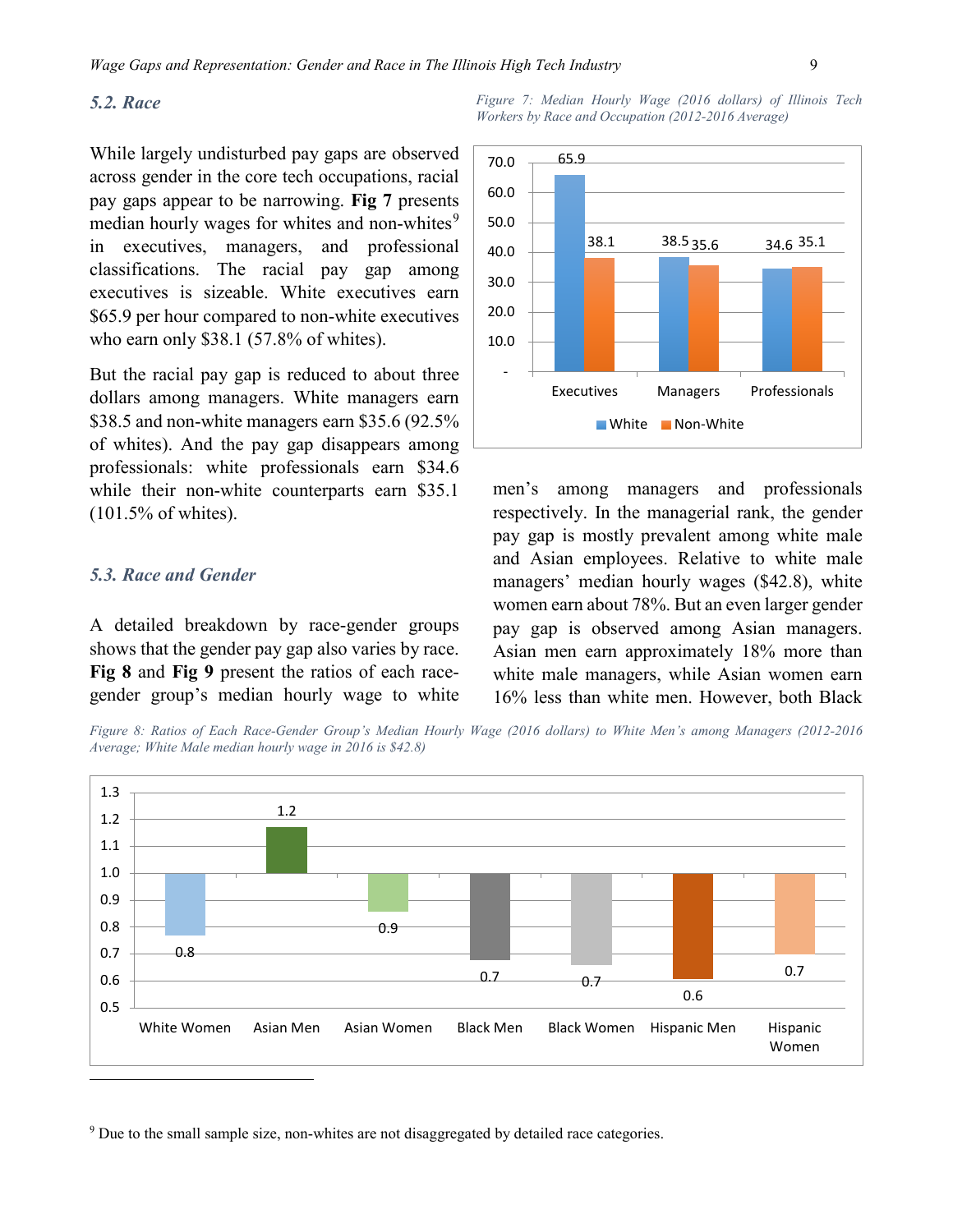



and Hispanic men and women earn 30 to 40 percent less than white men.

A similar gender disparity in pay is found among professionals as well but in all race groups. While both Black and Hispanic men earn about 20% less than white men, the gap is 40% for Black and Hispanic women. Asian female professionals earn about the same as white men while white women still earn less than white male professionals.

In addition, the figures reveal that the racial parity in pay among managers and professionals shown in **Fig 7** is not true for all races. While Asian men earn 10% (managers) to 20% (professionals) more than white men, Black and Hispanic male wages are considerably lower than white male employees.

## *5.4. Wage Gap by Select Occupations in Illinois and in Comparison to National Level*

Table 1 summarizes median hourly wages of male and female tech workers in select occupations in Illinois, and comparable national wage medians. The table lists the top ten occupations with the largest share of employees in tech nationally (Roberts and Wolf 2018). The largest gender pay gap in Illinois' tech industry is observed in sales

and related occupations with women earning 69% of men, followed by production occupations (72%), and installation, maintenance, and repair occupations (75%). Conversely, women's and men's wages are similar in Healthcare Practitioners and Technical Occupations. In the core tech occupations (i.e., Computer & Mathematical Occupations; Architecture & Engineering Occupations Business & Financial Operations Occupations; Management Occupations), women earn between 77% and 89% of men's wages.

Importantly, the ratio of the median hourly wages of female tech managers in Illinois to the national median is the smallest and most inequitable. For comparison purposes the wages of women in Office and Administrative Support Occupations and Healthcare Practitioners and Technical Occupations in Illinois are similar to the national median.

#### **6. WORK HOURS AND GENDER PAY GAP**

Studies suggest that long work hours, particularly in professional occupations, push more women than men out of the profession as women are burdened with more family responsibility, which results in wage penalties for women (Cha and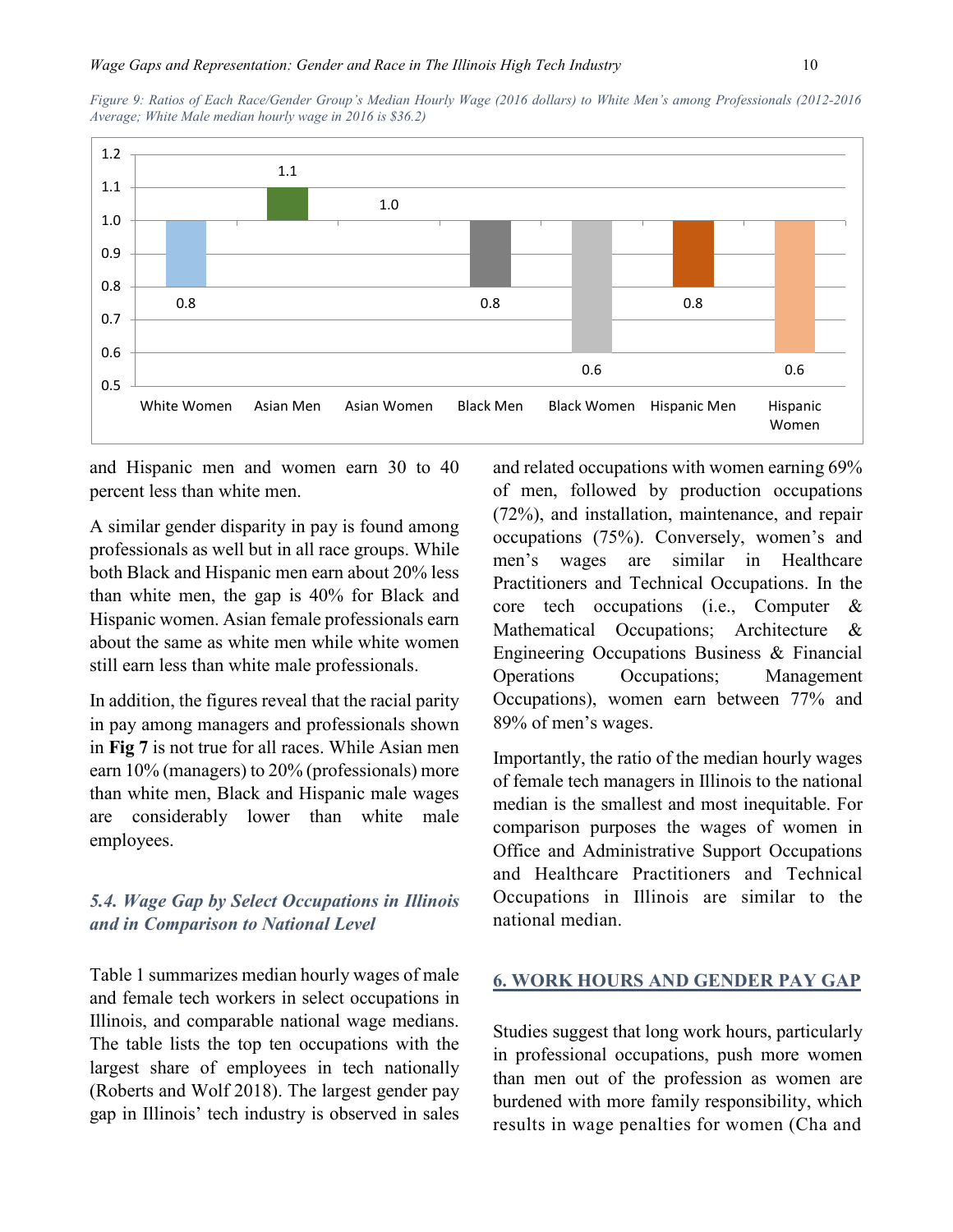| Occupations                                            | Men  | Women | Female-<br>to-Male<br>Ratio | National* | Illinois<br>Female<br>to<br>National<br>Median<br>Ratio |
|--------------------------------------------------------|------|-------|-----------------------------|-----------|---------------------------------------------------------|
| 41. Sales and Related Occupations                      | 41.4 | 28.6  | 0.69                        | 31.1      | 0.92                                                    |
| 51. Production Occupations                             | 20.0 | 14.5  | 0.72                        | 19.7      | 0.74                                                    |
| 49. Installation, Maintenance, and Repair Occupations  | 27.3 | 20.4  | 0.75                        | 28.5      | 0.72                                                    |
| 11. Management Occupations                             | 47.6 | 36.8  | 0.77                        | 63.2      | 0.58                                                    |
| 13. Business & Financial Operations Occupations        | 35.6 | 28.2  | 0.79                        | 36.8      | 0.77                                                    |
| 17. Architecture & Engineering Occupations             | 33.6 | 27.3  | 0.81                        | 39.4      | 0.69                                                    |
| 15. Computer & Mathematical Occupations                | 37.1 | 33.1  | 0.89                        | 43        | 0.77                                                    |
| 43. Office and Administrative Support Occupations      | 22.2 | 20    | 0.9                         | 19.5      | 1.03                                                    |
| 19. Life, Physical, & Social Science Occupations       | 29.1 | 26.4  | 0.91                        | 33.8      | 0.78                                                    |
| 29. Healthcare Practitioners and Technical Occupations | 35.1 | 35.6  | 1.02                        | 36.2      | 0.98                                                    |

*Table 1: Median Hourly Wages (in 2016 Dollars) of Male and Female Illinois Tech Workers in Detailed Occupations from the Standard Occupational Classification (SOC) System, and the National Median Hourly Wages of Tech Workers*

*\*Source: Calculated from the annual median wages in Roberts and Wolf (2018), Table 2.*

Weeden 2014; Goldin and Katz 2016). That is, relative to jobs that demand shorter work hours, jobs that demand longer work hours pay higher hourly wages, where women struggle to stay in the occupations. The same mechanism likely applies to Illinois' tech industry. **Fig 10** summarizes the average weekly work hours for men and women in each occupation. While male executives work 47.3 hours a week on average

female executives work 44.7 hours a week. Male managers work, on average, 45 hours a week and female managers work 42.5 hours. Among professionals the gap is smaller to 1.6 hours as men work 42.3 hours and women work 40.7 hours a week.

While work hours are different for men and women, the effect of work hours on wages appears weak, whereas the effect of being female is strong. To determine the effect of work hours and gender on earnings, Ordinary Least Square regressions controlling for race, gender, year of education, and occupation were

 $\overline{a}$ 

run. The coefficient was 0.22, meaning that hourly wages increased by 22 cents for every one additional hour worked. Therefore, a roughly three hour difference on average work hours for male and female executives and managers yields a 66 cent difference on hourly wage.<sup>[10](#page-13-0)</sup> However, the coefficient of gender in the same model is - 3.96. This much larger disparity suggests that being female lowers hourly wages by \$4.

*Figure 10: Mean Work Hours Per Week of Illinois Tech Workers by Gender and Occupation (2012-2016 Average)*



<span id="page-13-0"></span><sup>10</sup> Assuming that race, gender, year of education, and occupation are the same for men and women.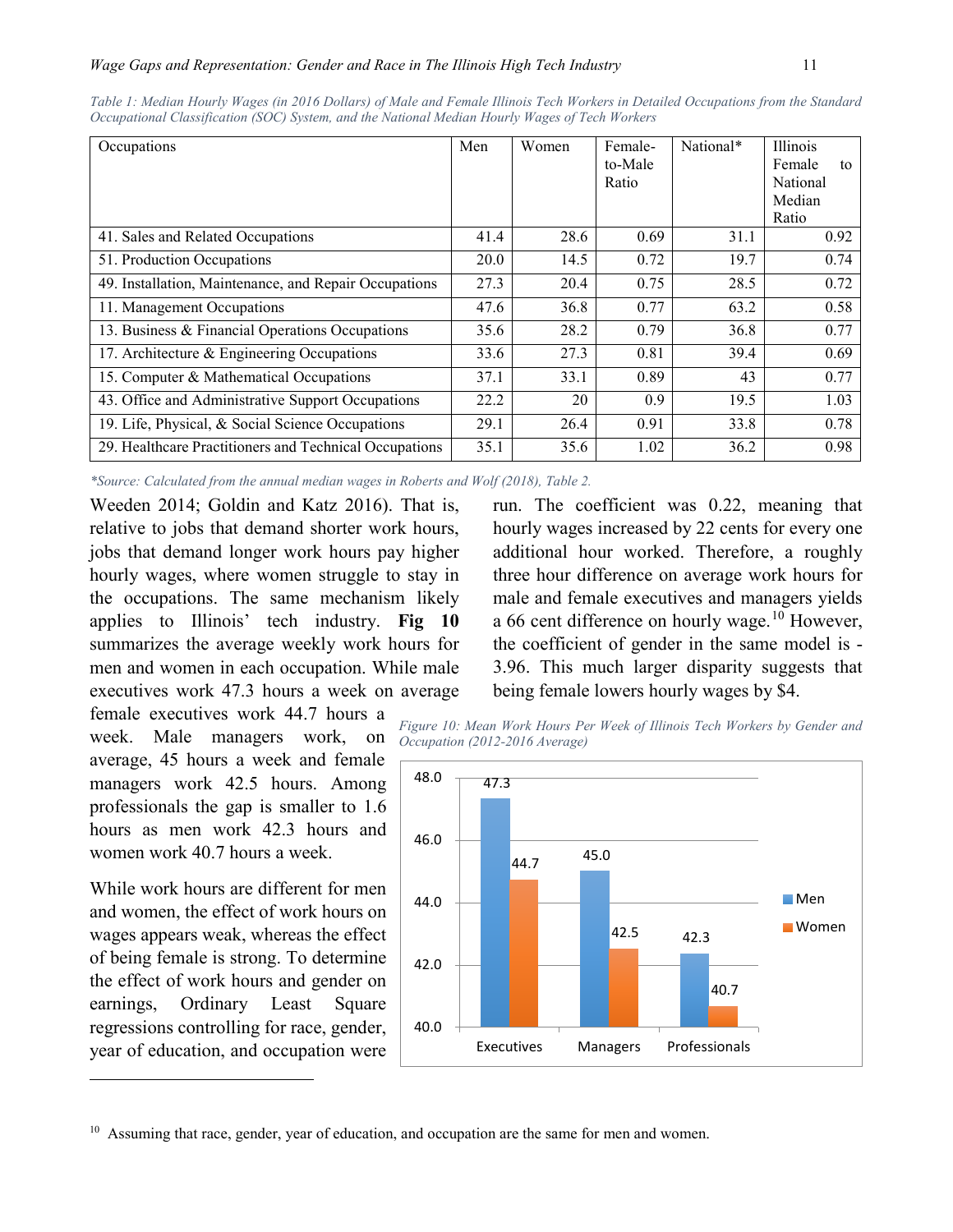## **7. CONCLUSION AND POLICY SUGGESTIONS**

The Illinois tech industry workforce is predominantly constituted by white males, particularly in upper core tech occupational ranks (executives, managers, and professionals). In addition, the underrepresented groups' wages are lower compared to white men. Although an increasing proportion of women hold managerial positions and non-whites work as professionals, the gender pay gap exists in all three core occupations and the race pay gap is substantial among executives. Additionally, the pay gaps do not appear to have improved over time.

Despite the current predominantly white-male Illinois tech workforce, there are possibilities that diversity may improve. While this report analyzed workforce diversity in the tech sector, firm level analyses show that there exists considerable variation in diversity across firms. Analyzing employee diversity in 177 large Silicon Valley firms, Tomaskovic-Devey and Han (2018) find that diversity varies to some extent by firms. For example, there are 16 firms where Black men are more than 3% of executives. In some firms, more than half of the executives are women while in some other firms, conversely, all executives are men.

Collective efforts are needed to increase diversity in the tech industry. Many policies and practices including diversity training, mentoring and networking, have been implemented at the firm level. However, the effects of such programs have been minimal.

## *RECOMMENDATIONS*

Conversely, according to Kalev, Dobbin and Kelly (2006), the most effective way to increase diversity hires is to make firm hiring practices transparent and to create accountability mechanisms for reducing female and minority underrepresentation.

- After examining various diversity programs, Dobbin and Kalev (2017) found that "diversity task forces" and "diversity managers" are effective tools that yield greater employment diversification. The research suggests that these endeavors make firms more accountable by producing transparent outcomes that can be shared with the entire organization and outside parties.
- Additionally, Steinback and Tomaskovic-Devey (2012) found that the most progress towards racial diversity occurred only until the 1980's when external social and political pressures were placed on firms.
- A consensus has developed that accountability and transparency are necessary to reduce bias and increase diversity in employment. But neither is possible, in the absence of good metrics. Therefore, the first step to increase transparency in diversifying the tech workforce should be firm adoption of "count and compare" practices. According to the Center for Employment Equity at the University of Massachusetts Amherst, firms "need to collect data on themselves" and be required to make the data publically available. Once hiring data reports are parts of the public record "regulators and activists need to rank firms in terms of their employment diversity, pay gaps and discrimination complaints." Such practices allow firms, regulators and stakeholders to diagnose disparities in hiring, promotion, and pay (Tomaksovic-Devey 2018). The focus here is on creating mechanisms for monitoring workplace and workforce diversity.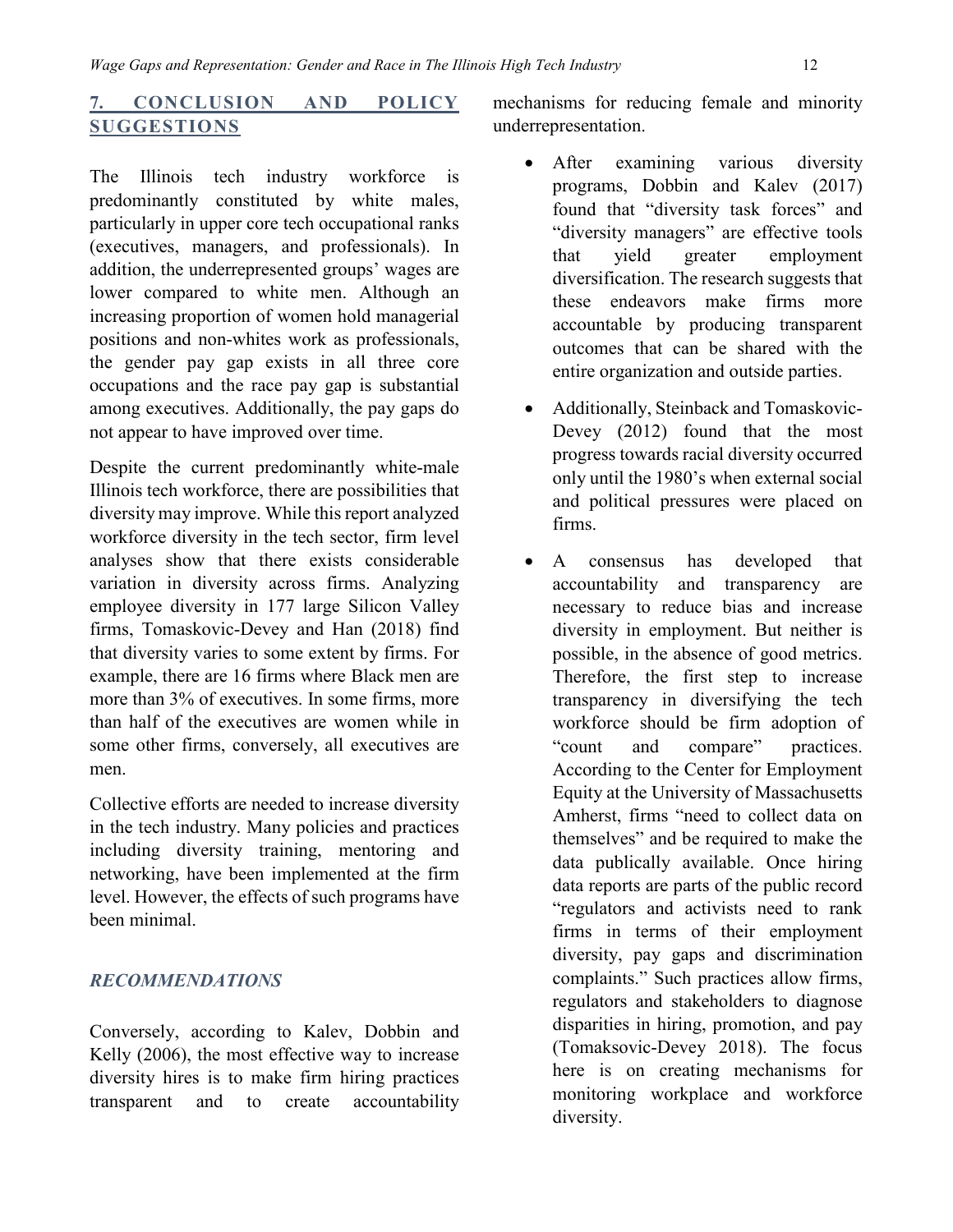• The same approach should be used to reduce gender and racial pay gaps. Monitoring and reporting on which group earns more or less in the same occupation will incentivize employers to provide equal treatment of employees regardless of gender and race.<sup>[11](#page-15-0)</sup>

 $\overline{a}$ 

<span id="page-15-0"></span> $11$  The Trump administration halted a plan that required EEOC to collect pay data by race and gender from large companies. Fortunately, a Federal judge ruled that the order was unconstitutional. See, [https://www.washingtonpost.com/dc-md](https://www.washingtonpost.com/dc-md-va/2019/03/05/victory-equal-pay-judge-rules-trump-administration-must-require-companies-report-pay-by-gender-race/?noredirect=on&utm_term=.c2b44c548f51)[va/2019/03/05/victory-equal-pay-judge-rules-trump-administration-must-require-companies-report-pay-by-gender](https://www.washingtonpost.com/dc-md-va/2019/03/05/victory-equal-pay-judge-rules-trump-administration-must-require-companies-report-pay-by-gender-race/?noredirect=on&utm_term=.c2b44c548f51)[race/?noredirect=on&utm\\_term=.c2b44c548f51.](https://www.washingtonpost.com/dc-md-va/2019/03/05/victory-equal-pay-judge-rules-trump-administration-must-require-companies-report-pay-by-gender-race/?noredirect=on&utm_term=.c2b44c548f51)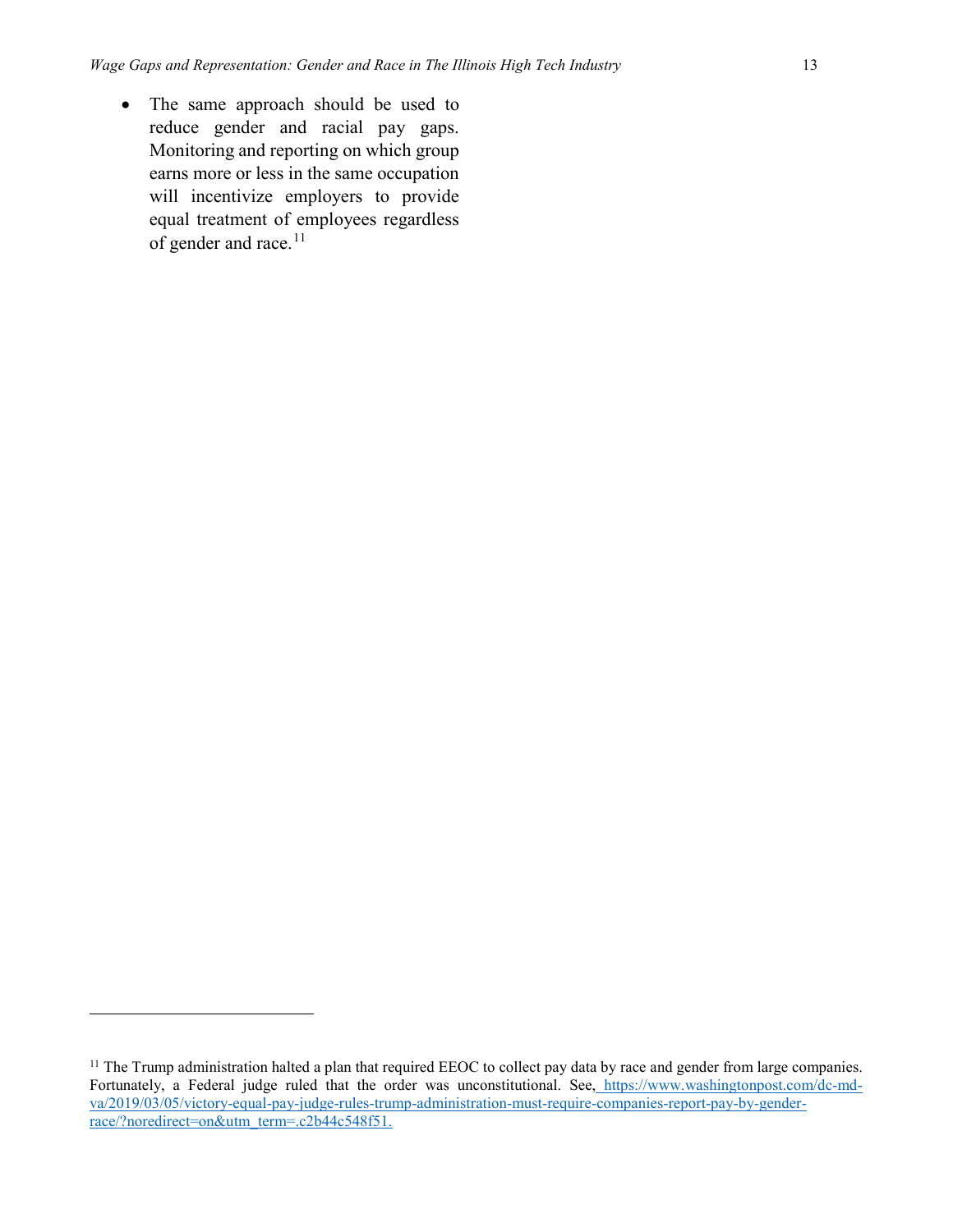#### **References**

- Cech, Erin A. 2013. "Ideological Wage Inequalities? The Technical/Social Dualism and the Gender Wage Gap in Engineering*." Social Forces* 91(4):1147–1182.
- Cha, Youngjoo and Kim A. Weeden. 2014. "Overwork and the Slow Convergence in the Gender Gap in Wages." *American Sociological Review* 79(3):457–484.
- Dobbin, Frank and Alexandra Kalev. 2017. "Why Diversity Programs Fail." *Harvard Business Review*. <https://hbr.org/2016/07/why-diversity-programs-fail>
- Gee, Buck and Denise Peck. 2016. "The Illusion of Asian Success: Scant Progress for Minorities Cracking the Glass Ceiling, 2007-2015." [https://c.ymcdn.com/sites/www.ascendleadership.org/resource/resmgr/research/TheIllusionofA](https://c.ymcdn.com/sites/www.ascendleadership.org/resource/resmgr/research/TheIllusionofAsianSuccess.pdf) [sianSuccess.pdf](https://c.ymcdn.com/sites/www.ascendleadership.org/resource/resmgr/research/TheIllusionofAsianSuccess.pdf)
- Glass, Jennifer L., Sharon Sassler, Yael Levitte, and Katherine M. Michelmore. 2013. "What's So Special about STEM? A Comparison of Women's Retention in STEM and Professional Occupations." *Social Forces* 92(2):723–756.
- Goldin, Claudia and Lawrence Katz. 2016. "A Most Egalitarian Profession: Pharmacy and the Evolution of a Family Friendly Occupation." *Journal of Labor Economics* 34(3):705-745.
- Hewlett, Sylvia Ann, Carolyn Buck Luce, and Lisa J. Servon. 2008. "Stopping the Exodus of Women in Science" *Harvard Business Review.*
- Hired. N.d. "The State of Wage Inequality in the Workplace" [https://hired.com/page/wage-inequality](https://hired.com/page/wage-inequality-report/)[report/](https://hired.com/page/wage-inequality-report/)
- Hunt, Vivian, Dennis Layton, and Sara Prince. 2015. "Diversity Matters." McKinsey & Company. [https://www.mckinsey.com/~/media/mckinsey/business%20functions/organization/our%20insi](https://www.mckinsey.com/%7E/media/mckinsey/business%20functions/organization/our%20insights/why%20diversity%20matters/diversity%20matters.ashx) [ghts/why%20diversity%20matters/diversity%20matters.ashx](https://www.mckinsey.com/%7E/media/mckinsey/business%20functions/organization/our%20insights/why%20diversity%20matters/diversity%20matters.ashx)
- Kalev, Alexandra, Frank Dobbin, and Erin Kelly. 2006. "Best Practices or Best Guesses? Assessing the Efficacy of Corporate Affirmative Action and Diversity Policies." *American Sociological Review* 71:589–617.
- Mann, Allison and Thomas A. DiPrete. 2013. "Trends in gender segregation in the choice of science and engineering majors." *Social Science Research* 42:1519–1541.
- McKinsey & Company. 2018. *Women in the Workplace 2018* at [https://womenintheworkplace.com/.](https://womenintheworkplace.com/)
- Myers, Blanca. 2018. Women and Minorities in Tech, by the Numbers. *Wired* at [https://www.wired.com/story/computer-science-graduates-diversity/.](https://www.wired.com/story/computer-science-graduates-diversity/)
- Prokos, Anastasia and Irene Padavic 2005. "An Examination of Competing Explanations For The Pay Gap among Scientists and Engineers." *Gender & Society* 19(4):523-543.
- Roberts, Brian and Michael Wolf. 2018. "High-tech industries: an analysis of employment, wages, and output." Bureau of Labor Statistics. *Beyond the Numbers: Employment & Unemployment* 7(7).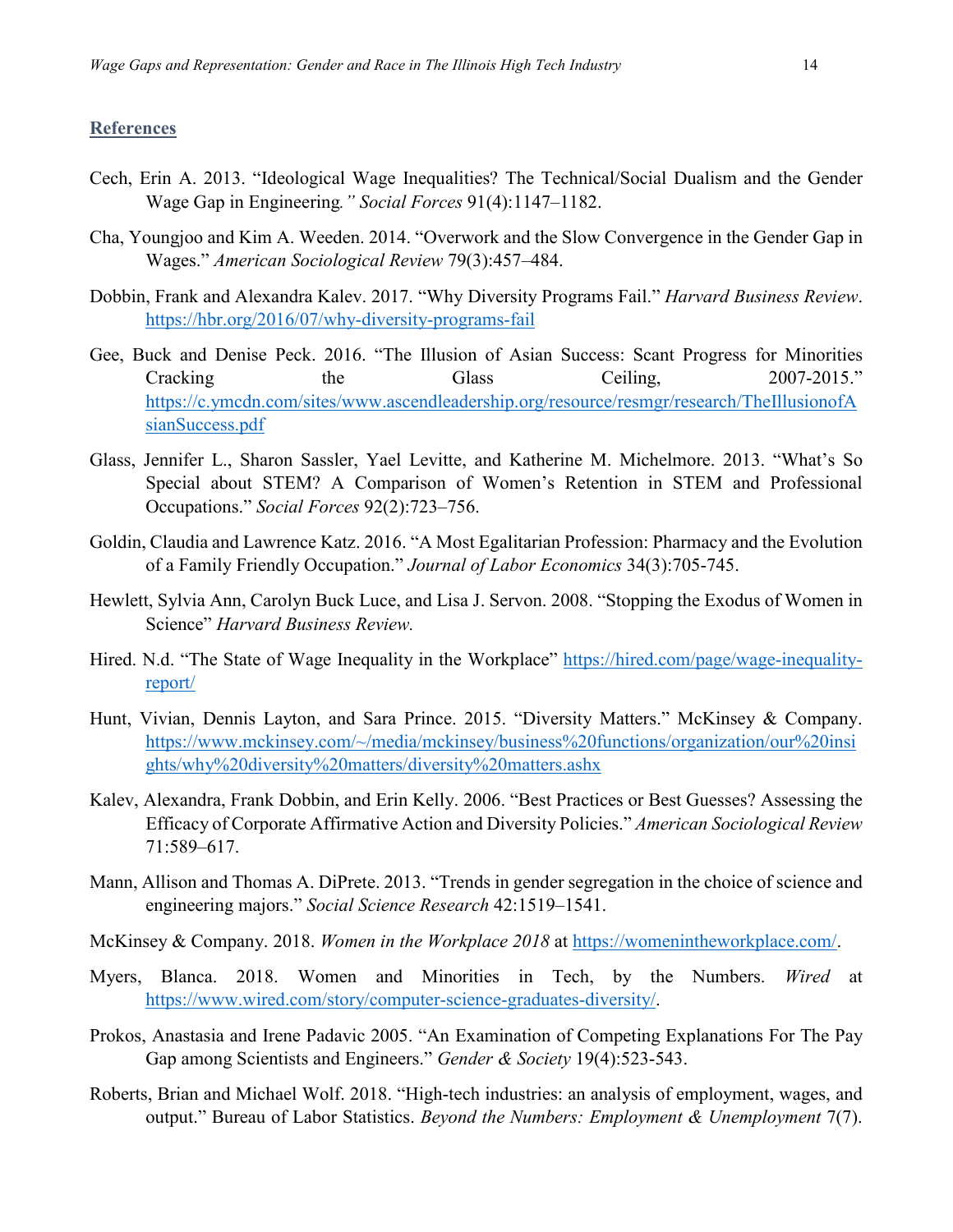Retrieved 4/18/2019. [https://www.bls.gov/opub/btn/volume-7/high-tech-industries-an-analysis](https://www.bls.gov/opub/btn/volume-7/high-tech-industries-an-analysis-of-employment-wages-and-output.htm?)[of-employment-wages-and-output.htm?](https://www.bls.gov/opub/btn/volume-7/high-tech-industries-an-analysis-of-employment-wages-and-output.htm?)

- Kevin Stainback, and Donald Tomaskovic-Devey. 2012. *Documenting desegregation: Racial and gender segregation in private sector employment since the Civil Rights Act*. Russell Sage.
- Tomaskovic-Devey, Donald. 2018 "Count and Compare: One strategy for reducing discrimination" Center for Employment Equity of University of Massachusetts Amherst. [https://www.umass.edu/employmentequity/count-and-compare-one-strategy-reducing](https://www.umass.edu/employmentequity/count-and-compare-one-strategy-reducing-discrimination-0)[discrimination-0](https://www.umass.edu/employmentequity/count-and-compare-one-strategy-reducing-discrimination-0)
- Tomaskovic-Devey, Donald and JooHee Han. 2018. "Is Silicon Valley Tech Diversity Possible Now?" Center for Employment Equity of University of Massachusetts Amherst. [https://www.umass.edu/employmentequity/sites/default/files/CEE\\_Diversity%2Bin%2BSilicon](https://www.umass.edu/employmentequity/sites/default/files/CEE_Diversity%2Bin%2BSilicon%2BValley%2BTech.pdf) [%2BValley%2BTech.pdf](https://www.umass.edu/employmentequity/sites/default/files/CEE_Diversity%2Bin%2BSilicon%2BValley%2BTech.pdf)
- U.S. Equal Employment Opportunity Commission. 2016. "DIVERSITY IN HIGH TECH" <https://www.eeoc.gov/eeoc/statistics/reports/hightech/upload/diversity-in-high-tech-report.pdf>
- U. S. Government Accountability Office. 2017. Report to the Ranking Member, Committee on Education and the Workforce, House of Representatives: Diversity in the Technology Sector: Federal Agencies Could Improve Oversight of Equal Employment Opportunity Requirements.